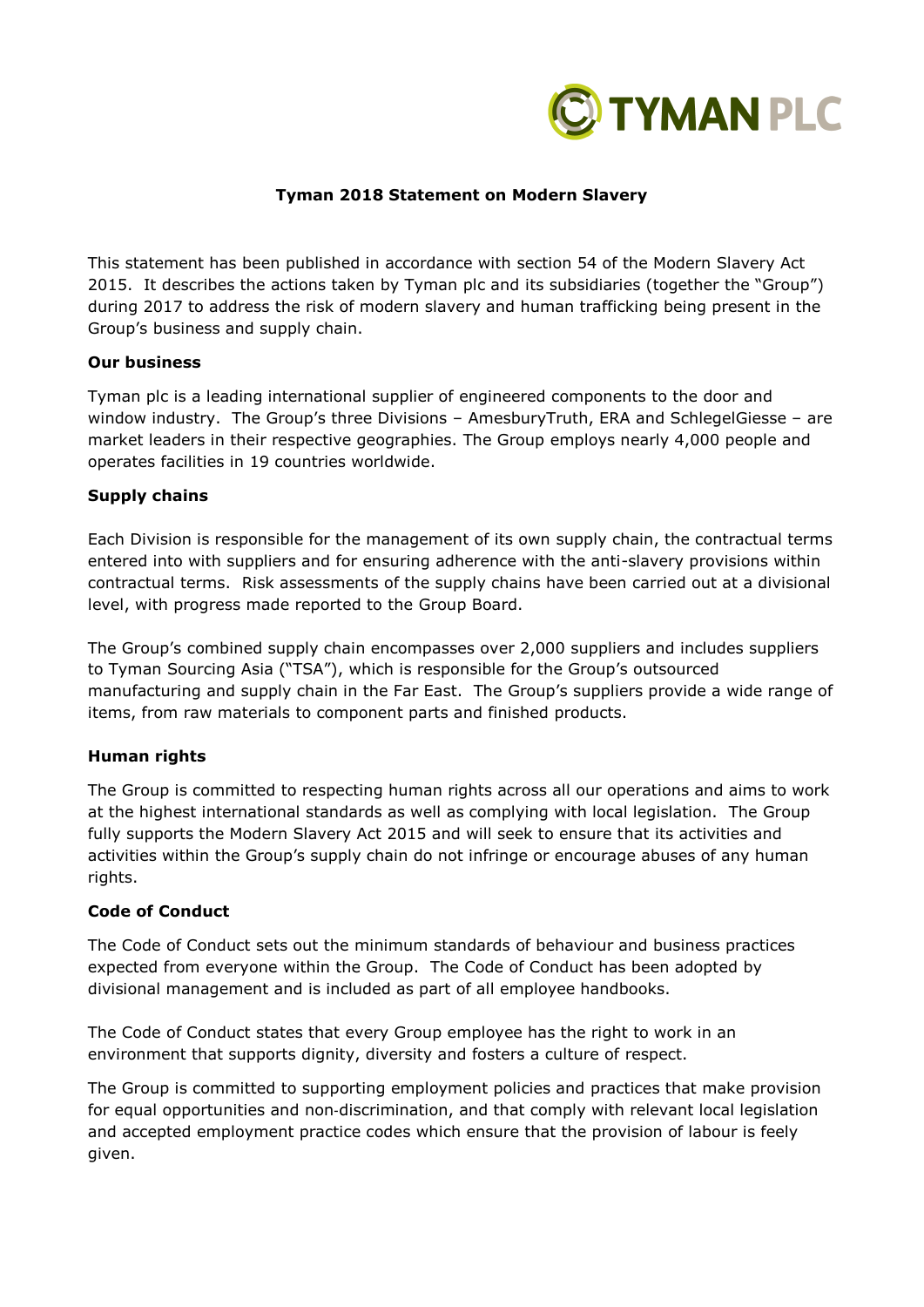Group employment policies and practices must ensure that an individual's skills, experience and talent are the sole determinants in recruitment and career development rather than age, beliefs, disability, ethnic origin, gender, marital status, religion and sexual orientation.

# **Steps taken in 2017 to ensure the prevention of modern slavery within our organisation**

## **1. Supplier Code of Conduct**

Previous standards of behaviour have been compiled into one Supplier Code of Conduct, applicable to all Group suppliers. This was approved by the Risk Management Committee and is being embedded into all communications with suppliers, including supplier agreements.

Follow up compliance assessments in respect of this Code will be carried out during 2018.

## **2. Supplier audits**

The Group's greatest risk of exposure to modern slavery is through its supply chain. In order to ensure Tyman's suppliers operate to the highest standards, the Divisions carry out risk based checks which normally include on-site visits or written assessments.

Checks undertaken by the Divisions during 2017 included the following:

• Coverage of compliance audits continued for major suppliers, especially those located in geographies considered to have an elevated risk of modern slavery. These audits were extended to take into account a larger number of smaller suppliers, who may be considered to be at risk of modern slavery, as resources in these organisations is often limited.

These checks include reviewing welfare policies and contracts of employment with a particular focus on any indications of forced labour, under age working, and human trafficking. On-site visits incorporated physical inspections of working conditions and welfare facilities, including staff dormitories, where applicable.

- Ad-hoc visits to suppliers have also ensured consistency of production standards and welfare of all site staff. One such visit, to a relatively minor supplier, raised concerns which was followed up with an in-depth on-site audit. The audit found no evidence of modern slavery, but did show a number of deficiencies which needed to be addressed. A repeat visit confirmed these areas had been resolved and further visits would ensure the maintenance of welfare standards.
- During the year the Risk Management Committee visited the TSA office in Ningbo, China. As part of this visit the Committee received a briefing on the work of TSA and visited the TSA offices.

The Committee also visited a number of suppliers in the region, which provided the opportunity to meet local management teams and see production facilities and processes first hand. The Committee was particularly interested in seeing the facilities afforded the production staff including health and safety measures provided.